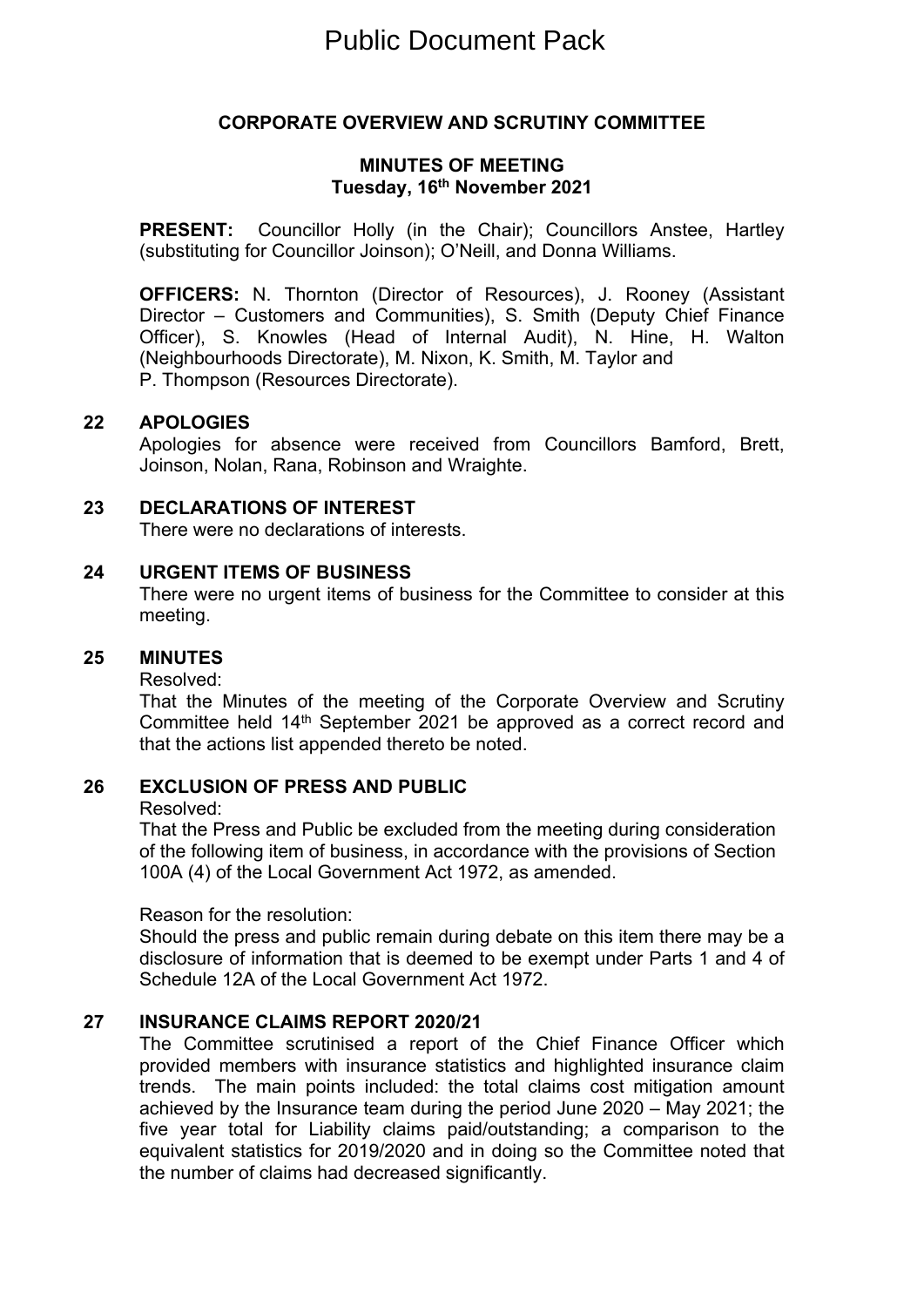The report contained confidential data and trends in relation to the Council's insurance claims and informed Members of the impact on potential costs from the work of the Insurance Team and was intended to increase awareness of trends in claims over recent years but with particular regard to 2020/2021.

The Committee were advised that the vast majority of claims that have to be determined in Court are successfully defended by the Council.

Resolved:

- 1. That the report be noted and welcomed.
- 2. The Committee requests that future reports on this matter, include details of associated claims cost mitigation to the authority.

*N.B. the press and public were readmitted to the meeting at the conclusion of this item.*

## **28 CORPORATE OVERVIEW AND SCRUTINY COMMITTEE WORK PROGRAMME 2021/2022**

Members considered the Committee's Work Programme for 2021/2022, which outlined a programme of reports to be presented at meetings during the 2021/2022 municipal year.

Resolved: That the Committee's Work Programme 2021/2022 be noted.

### **29 DIGITAL STRATEGY**

The Committee received a presentation from the Director of Neighbourhoods that outlined a draft Digital Strategy for the authority. An extensive consultation on the proposals had been carried out including council employees, staff from the Council's partner agencies (such as Your Trust and Rochdale Boroughwide Housing), Council members and the public.

In formulating a Strategy, the Committee was advised that it would be necessary to be mindful of any recommendations, underpinning the entire exercise is the recognition that a proportion of the population in Rochdale is digitally excluded, through lack of access to technology, wi-fi or lack of skills. The reasons for digital exclusion were predominantly associated with low income, age, disabilities, learning difficulties, ethnic origin, location, culture, language and lack of capability.

As council services become more prevalent online, significant numbers of people may miss out because they can't or don't have the motivation to engage digitally. Digital exclusion is not new but the Covid-19 pandemic has highlighted that it is a barrier for some people.

The Committee was advised that Equality Impact Assessments are required. The initial screening document highlighted the need for a Strategy to address digital exclusion and the scope for certain digital solutions (such as AI and machine learning) to exacerbate existing inequalities. A full Equality Impact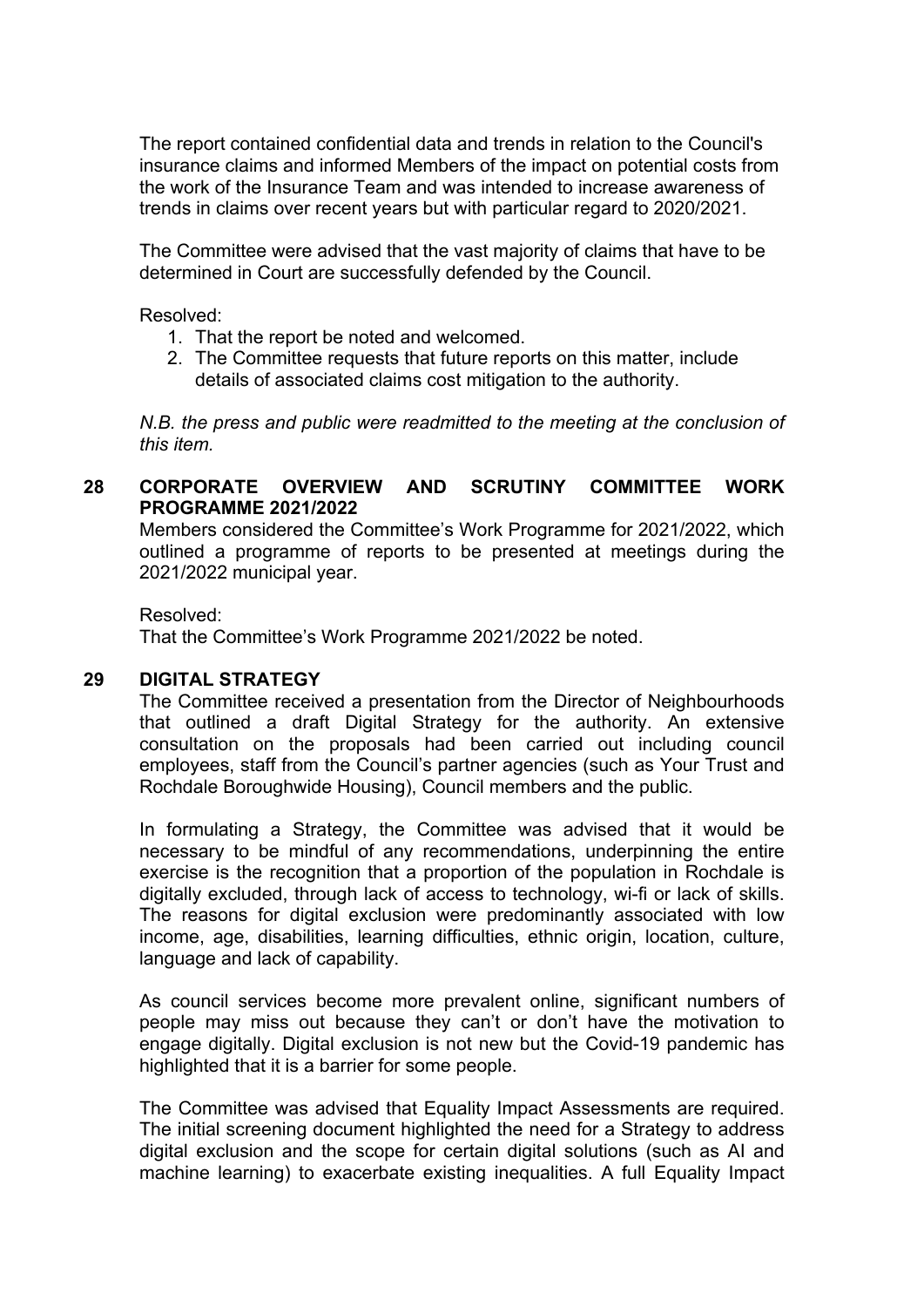Assessment will be undertaken in conjunction with consultation around the supporting Delivery Plan to the Strategy.

Work on the development of the Strategy has been taken up by the Policy, Performance and Improvement Team, within the Neighbourhoods Directorate. A broad internally facing consultation exercise within Council Directorates and NHS CCG around the draft Strategy, has been undertaken over the past few months. This has resulted in little deviation from the original draft and the incorporation of further achievements and progress. It has reinforced the fact that digital inclusion must be the top priority. An Internally facing Digital Strategy Working Group has been reconvened and widened. The initial focus of the Working Group will be the formulation of a linked Delivery Plan. It will also drive forward the engagement and consultation work around the delivery plan in the borough.

In terms of future developments the Committee were informed that the Digital Working Group was planning to host two workshops in the near future. The workshops will centre on the formulation of the Delivery Plan, which is linked to the Strategy. The workshops will provide specific focus on the resources required – both financial and staffing, to deliver the Strategy.

A further key area of focus will be the delivery of consultation with the public around the Delivery Plan and Digital Exclusion and there is a pressing need to establish an external facing Digital Partnership with other key Stakeholders in the borough to achieve the ambitions of the Digital Strategy.

The Committee was advised that this presentation was due to be submitted to the Cabinet in January 2022.

Resolved:

- 1. That the presentation outlining a draft Digital Strategy for the Council be noted, welcomed and supported.
- 2. That the Committee request the receipt of further update reports on this matter at future meetings.

### **30 RESOURCES AND NEIGHBOURHOODS DIRECTORATE PLANS 2021/2022: QUARTER 2 PERFORMANCE UPDATE**

The Committee scrutinised a joint report of the Director of Resources and the Director of Neighbourhoods detailing the progress at the end of Quarter 2 2021/2022 (30th September 2021) towards achievements of targets contained in the Resources Directorate Plan 2021/2022 and in the Neighbourhoods Directorate Plan 2021/2022.

In considering the report, Members were updated on the actions that were still outstanding at 30<sup>th</sup> September 2021 and which had received an 'amber' rating.

Resolved:

That the Resources and Neighbourhoods Directorate Plans 2021/2022 - Quarter 2 Performance (July – September 2021), be noted.